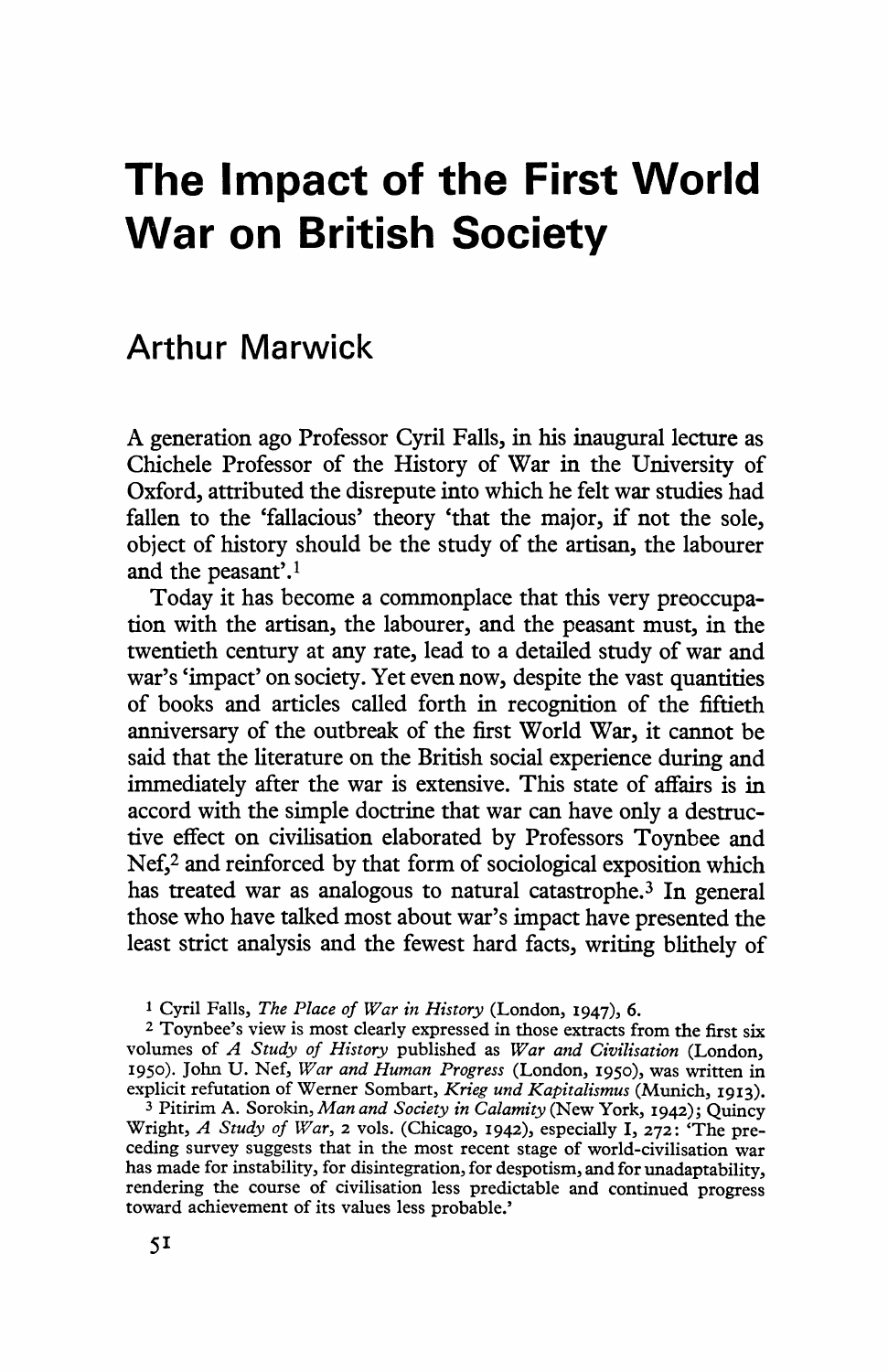**social revolutions, short skirts, and the vulgar manners of the nouveau riche.4** 

**The higher ground of solid scholarship has been dominated by those 'whig' historians who have followed Toynbee and Nef in stressing war's disruptive effects, and who have tended to concentrate on the association between modern war and the growth of totalitarianism. The counter-attack has been mounted, sporadically, by the 'tories', the precursors and followers of Professor Falls;5 in greater force, but on a more limited front, by the economists, who after 1918, and again in I939-40, became fascinated by the economic reorganisation and growth of collectivism accompanying war; and, more in the spirit than in the published word, by Marxist upholders of Trotsky's dictum that 'war is the locomotive of history'.6** 

**The classic whig account is that of F.W. Hirst, who set a fashion in naivety of analysis which many have imitated but few have equalled: the war, said Hirst, had weakened the Liberals, strengthened the Conservatives and the Labour party, though only to the extent of replacing the two-party system by a three-**

**4 E.g. Philip Gibbs, 'The Social Revolution in English Life', in More that Must be Told (London, 1921), 213-43; Frank Dilnott, England Since the War (London, 1920); C.F.G. Masterman, England after the War (London, I922); Frank P. Chambers, The War Behind the War 1914-1918 (New York, 1940), is a worthless narrative.** 

**5 See N.H. Gibbs, 'War and History', The Listener, 6 October I955; Correlli Barnett, The Swordbearers (London, I963); John Terraine, Douglas Haig; the educated soldier (London, 1964); Cyril Falls, 'The Doctrine of Total War', The Nature of Modern Warfare (London, I94I), I-20.** 

**6 Allen Hutt, The Post-War History of the British Working Class (London, I937), io, in fact argued that the war temporarily 'overwhelmed' the revolutionary movement. Paul Louis, Le Bouleversement Mondial (Paris, I920), has only brief references to Britain: esp. 5-6, I84-9. Karl Kautsky, Krieg und Demokratie (Berlin, 1932), does not mention Britain and the first World War. Joseph A. Schumpeter, Capitalism, Socialism and Democracy (3rd ed., London, 1950), 354-5, of course, argued that a prolonged war hastened the advance of 'socialism and democracy', but did little to develop his point that 'Any major war that ends in defeat will shake the social fabric and threaten the position of the ruling group.... But the converse proposition is not so certain. Unless success be quick or, at all events, striking and clearly associated with the performance of the ruling stratum... exhaustion, economic, physical, and psychological, may well produce, even in the case of victory, effects on the relative position of classes, groups and parties that do not differ essentially from those of defeat ... In England the labour vote that had been at little over half a million in January I9Io and not quite two millions and a quarter in I9I8, went to 4,236,733 in 1922 and to 5,487,620 in 1924... MacDonald reconquered the leadership and in 1924 the party came into office if not really into power.'**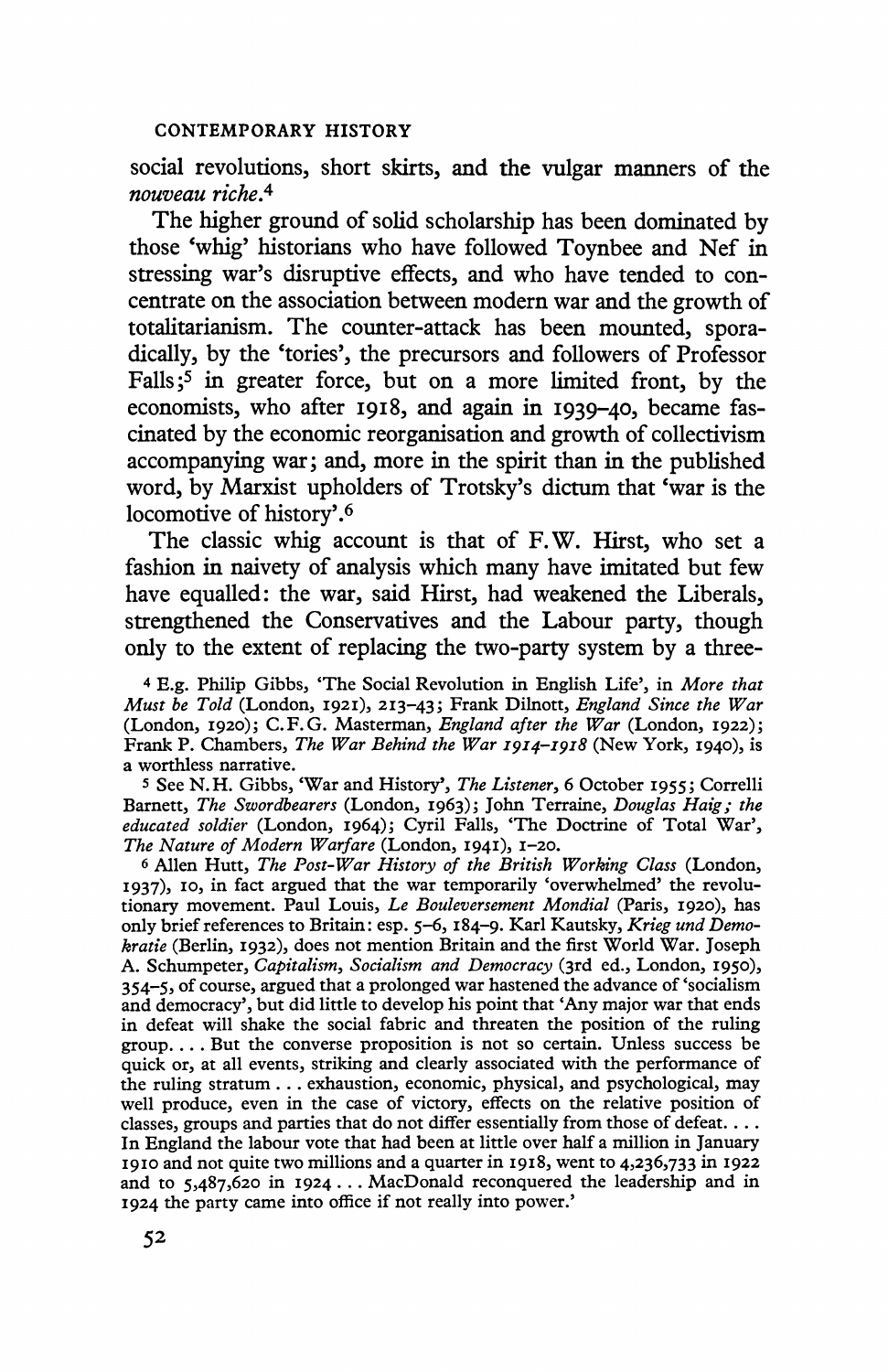**party system (Hirst gave no hint that there might be deeper sociological reasons for the decline of the Liberals); state control had been greatly and lamentably strengthened; war had brought 'moral evils' and 'social degeneracy'.7 The emotional hysteria evoked by war formed the main topic of two important whiggish studies by Carolyn E. Playne and Irene Cooper Willis.8 The earliest tory accounts are really part of the patriotic polemic of the war itself. Writing in September 1918, W. Basil Worsfold, wellknown for his pot-boiling studies of the British Empire, produced The War and Social Reform: An Endeavour to Trace the Influence of the War as a Reforming Agency; with special reference to matters primarily affecting the wage-earning classes (London, I9I9). Though the book scarcely fulfils the promise of the title, the author did incidentally touch on two of the fundamental issues to which all serious commentators have been forced to return again and again: war as a supreme challenge to society and its institutions,9 forcing reorganization in the direction of efficiency; and war as a revelation 'of the value of the manual worker to the state'. The most imposing works in the economic canon are the Carnegie Foundation Economic and Social History of the Great War - of which, finally, twenty-four volumes were published in the British series (Oxford, 1919-34), with 'economic' firmly taking precedence over 'social' and, in lesser degree, the Official History of the Ministry of Munitions (8 volumes, I918-22). Written, in the main, by administrative participants in the events described and composed partly from the documents, partly from memory (as is so often the case with contemporary history), the Carnegie series is by no means uniformly reliable, but the cumulative effect is a hymn of praise for the war-time experiments in state control. In general historians have agreed that once new techniques of economic management had been developed in war, there could be no complete return to the laisser-faire orthodoxy of 1914, though Professor Tawney wrote a polemical denunciation (riddled with minor errors) of what he** 

**<sup>7</sup>Francis W. Hirst, The Consequences of the War to Great Britain (Oxford, I934), I-46, 63-85, 305.** 

**<sup>8</sup>Carolyn E. Playne, The Pre-War Mind in Britain (London, 1928), Society at War 1914-I916 (I931), Britain Holds on 1917-1918 (I933); Irene Cooper** 

<sup>&</sup>lt;sup>9</sup> Cf. Correlli Barnett, *The Swordbearers*, **11:** 'war is the great auditor of **institutions'.**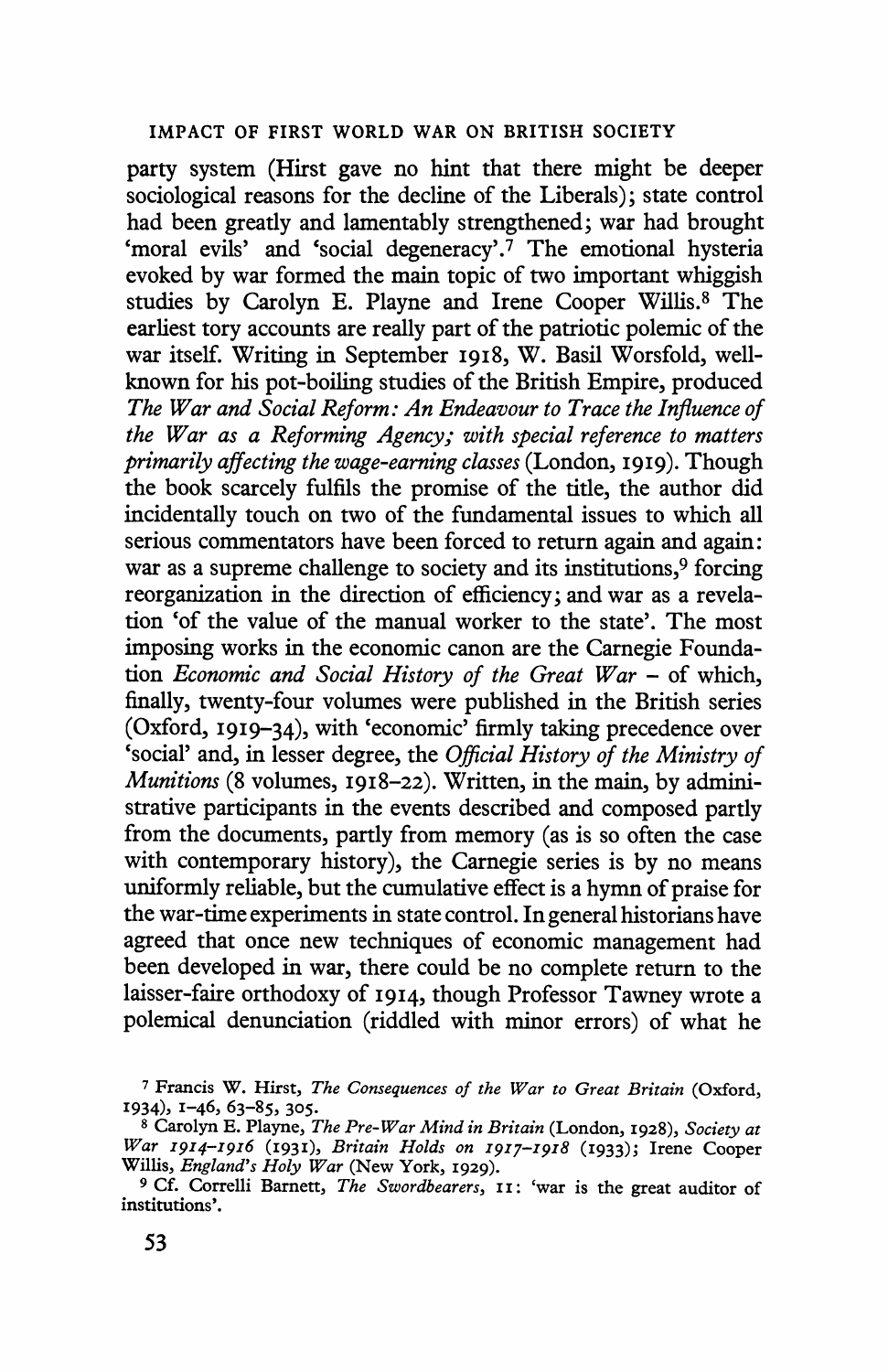**called the 'Abandonment of Economic Controls I9I8-I92I',10 and the Official Ministry of Munitions History boldly stated the probability that 'experience of state control during the war has retarded rather than hastened the spread of state socialism' (VII, i).** 

**Best of all the economic studies is a slender volume by Professor A. L. Bowley, the statistician and author of a number of valuable social surveys. Bowley suggested that post-war changes could be divided into three categories: those mainly unconnected with the war; those accelerated (or retarded) by the war; and those directly attributable to the war - the destruction of life and of capital. He thought the main post-war technological changes, such as the transition to oil firing in ships, fell under the first heading, while certain other technological changes, such as the development of aviation, fell into the second category, as did the emancipation of women and the growth of political and social democracy. In Has Poverty Diminished? (1925) Bowley had referred to his verdict of 1913 that 'to raise the wages of the worst-paid workers is the most pressing social task with which the country is confronted today', and concluded, 'it has needed a war to do it, but that task has been accomplished'. To war's direct destruction of capital Bowley linked the imposition of high progressive taxation and the partial redistribution of income between social classes which resulted.ll Historians remain divided on the question of how far this redistribution brought about significant changes in the class structure: Professor D.C. Marsh is sceptical, but other recent work has tended to suggest that at the upper levels of society taxation did have a significant effect.12** 

**American commentators, almost all of them preoccupied with the problems of economic reorganisation, have been legion, French, German, or other non-British commentators practically non-existent.13 Of the two great French authorities on modern** 

**10 Economic History Review, no. I, I943.** 

**<sup>12</sup>David C. Marsh, Changing Social Structure of England and Wales (London, I955), esp. 216-7. F.M.L. Thompson, English Landed Society in the Nineteenth Century (London, I963), 330 ff. W.L. Guttsman, The British Political Elite (London, 1963), IO0-196.** 

**<sup>13</sup>The most recent, and best, American study is Samuel J. Hurwitz, State Intervention in Great Britain (New York, 1949). First into what became a very crowded field was H. L. Gray, War Time Control of Industry (New York, 1918). The advent of a second World War brought forth such books as Horst Mender-**

**<sup>11</sup> A. L. Bowley, Some Economic Consequences of the Great War (London, 1930), 20-3.**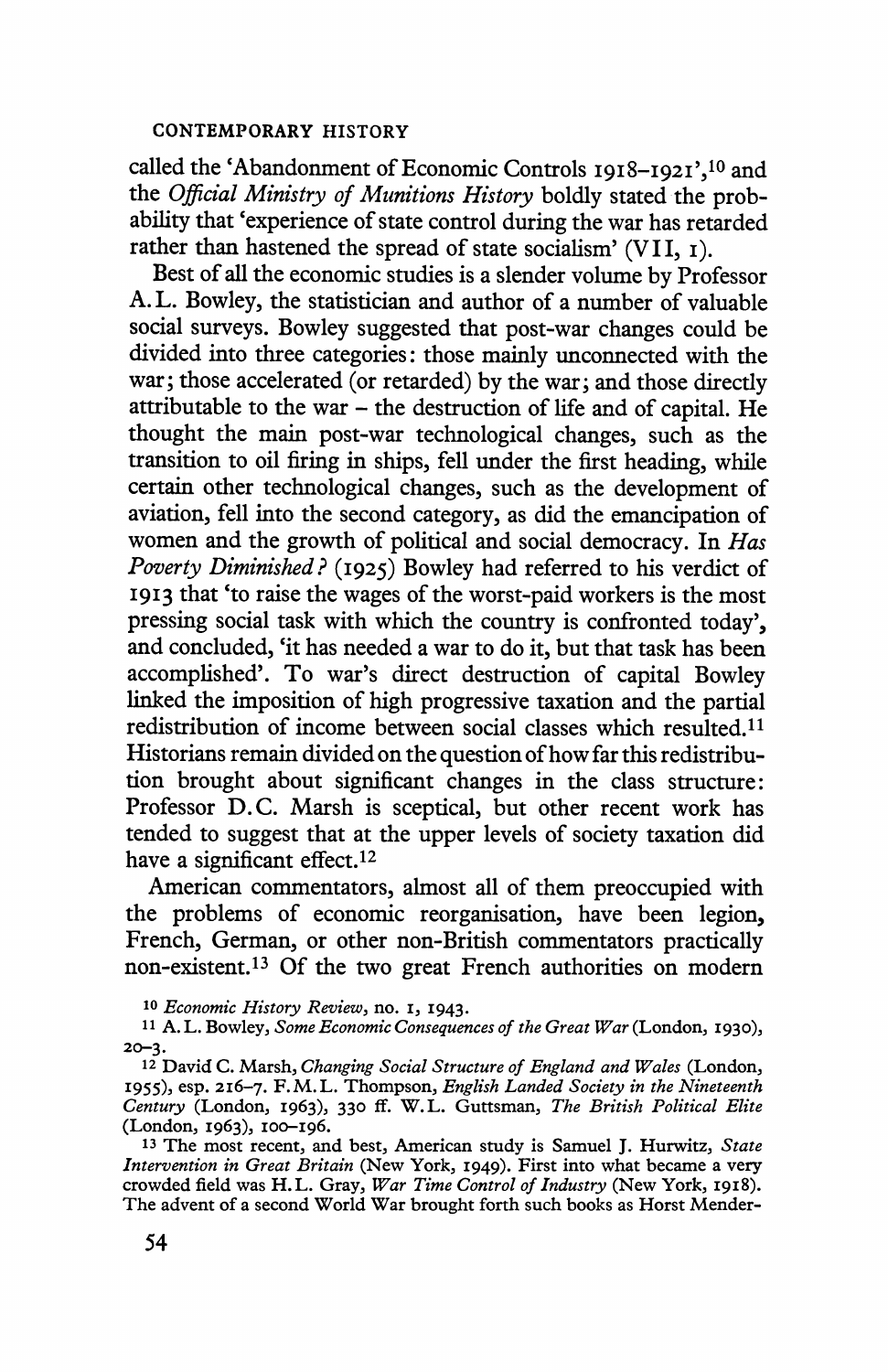**Britain, Andre Siegfried gave no special weight to the war as an agent in what he called England's Crisis (I930). Elie Halevy made some pertinent comments on the 'social peace' in Britain during the war, showing how misplaced were contemporary hopes (he was writing in I9I9) that the Whitley Councils would usher in a new era of co-operation between employers and employed; his major (though undeveloped) theme, the idea that war had ushered in The Era of Tyrannies, is very similar to that of the British whig historians.14 While sociologists have opened up important lines of enquiry, the notorious colourlessness of contemporary British history (no soviets, no concentration camps, no resistance movements) has apparently dissuaded them from drawing their data from the British experience. Clearly, the general concept of war as 'disaster', or at least as 'discontinuity',15 is a valuable one. It is almost half a century since Samuel H. Prince completed his investigation into the disastrous explosion which took place at Halifax, Nova Scotia, in I9I7. His assessment of the role of catastrophe was that** 

**Functioning directly, it prepares the groundwork for social change by (i) weakening social immobility; (2) precipitating fluidity of custom; (3) forcing environmental favourability for change. Indirectly it sets in motion factors determining the nature of the social change, such as (I) the release of spirit and morale; (2) the play of imitation; (3) the**  stimulus of leaders and lookers-on; (4) the socialization of institutions.<sup>16</sup>

**hausen, The Economics of War (New York, I941), A.W. Spiegel, The Economics of Total War (New York, I942), and Albert T. Lauterbach, Economics in Uniform (Princeton, 1943), all drawing some of their material from the earlier British experience. First-war German studies, such as Otto Johlinger, Der britische Wirtschaftskrieg und seine Methoden (Berlin, I9I8), were generally admiring of British methods of economic reorganisation; second-war studies were purely propagandist. The I940 annual meeting of the American Historical Association resulted in the publication of War as a Social Institution: the historian's perspective (ed. Jesse D. Clarkson and Thomas C. Cochrane, New York 194I), but Britain's 19I4-18 experience was not thought worthy of inclusion. The Institute of World Affairs, Proceedings of the Eighteenth Session: War and Society (Los Angeles, I94I), is little more than propaganda on behalf of American participa- tion in the second World War.** 

14 Elie Halévy, L'Ère des Tyrannies (Paris, 1938). American paperback edi**tion, The Era of Tyrannies (New York I965), 105-57, I83-207, 234-47, 249-66.** 

**<sup>15</sup>See William Korhauser, The Politics of Mass Society (Glencoe, I959), I59-72. He writes (i68): 'In general, war crises of great severity clearly are mass-producing in their devastation of the very physical basis of both elite and non-elite.'** 

**16 Samuel H. Prince, Catastrophe and Social Change: Based on a Sociological**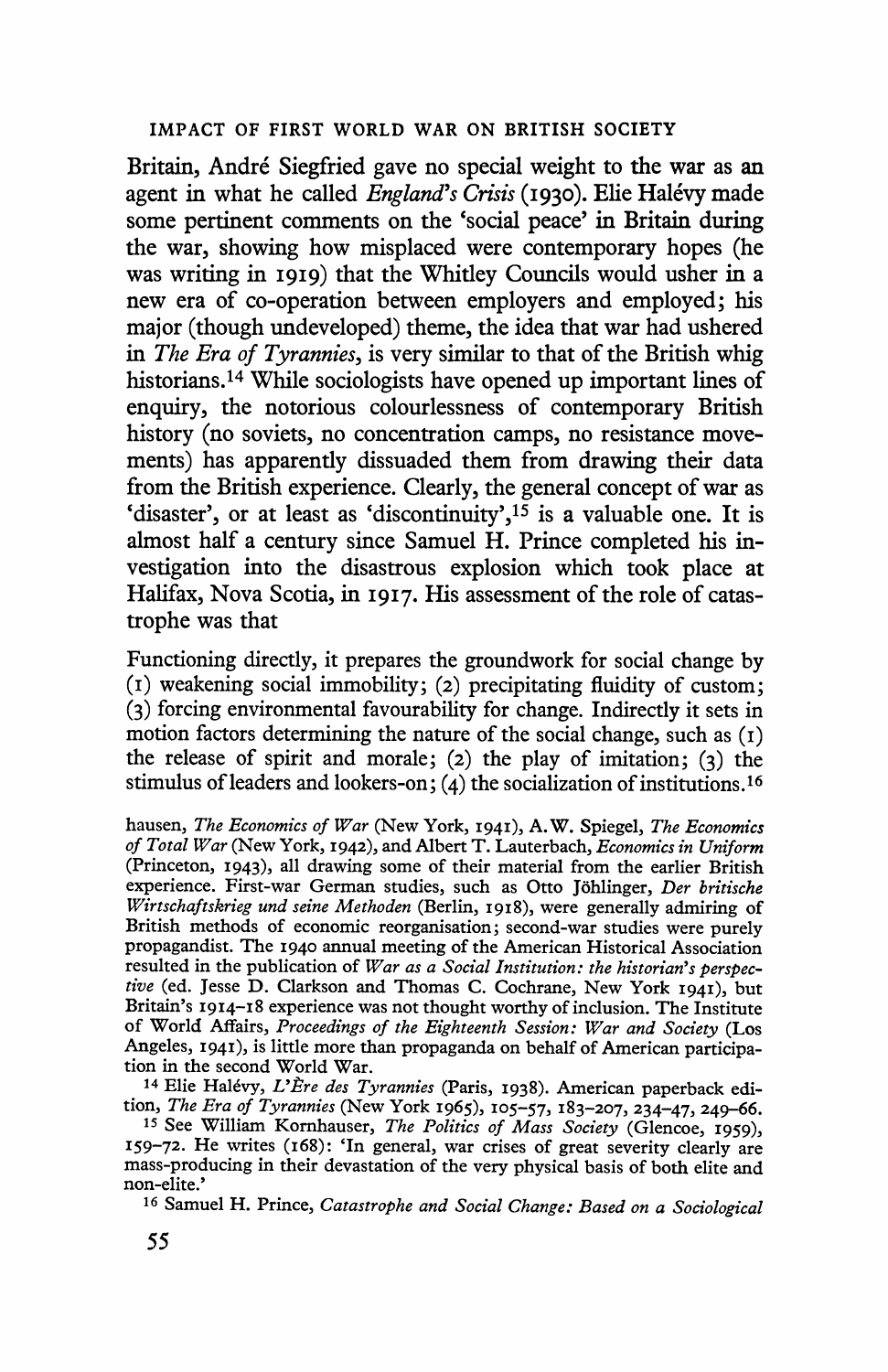**However, the point about war is that it is not wholly an extrasocial stimulus (as is natural catastrophe), but that it also involves intra-social stimuli. Failure to appreciate this, I believe, invalidates much of Sorokin's Man and Society in Calamity. From the twin periods of scholarly activity centred on the two wars the most directly relevant contributions are William B. Trotter's Instincts of the Herd in War and Peace (rev. ed. I919), and Willard Waller's essay 'War and Social Institutions',17 though Trotter came perilously close to patriotic rhetoric in his eulogy of the social cohesion of the British people in time of stress. Waller referred to group instincts in explaining the growth of social reform during wars: 'For the most part this phenomenon is a phase of the reversion to the tribal morality of the in-group and the out-group. The direction of hostility toward the enemy leaves the in-group at peace' (488).** 

**Taking up the concept of war as 'discontinuity', Waller explained how the new situations of war created a need for new mores and new folkways, certainly very relevant to what took place in Britain during and after the war in the world of sexual standards, fashion, etc. (487-92). This is certainly an area in which the tools of the social psychologist could usefully work on the materials gathered by the historian. The one concrete example which Waller drew from Britain was that of the gaining of political rights by women in I9I8, cited in support of the somewhat question-begging thesis that 'minorities and under-privileged groups tend to make gains, at least temporarily, under war conditions' (5II).** 

**Here we return to one of the central historical issues, subsequently brilliantly illumined in Stanislaw Andrzejewski's Military Organisation and Society with its theory of the Military Participation Ratio (MPR) and the co-variation of the pyramid of social stratification with this MPR.18 (In other words, the greater the participation of low-status groups and classes in the war effort, the stronger the levelling tendency.) Necessarily, in a book covering** 

**Study of the Halifax Disaster (New York, I920), I45. An invaluable recent contribution is G. Sjoberg, 'Disasters and Social Change', in G.W. Baker and D.D. Chapman, eds., Man and Society in Disaster (New York, I962).** 

**<sup>17</sup>In Willard Waller, ed. War in the Twentieth Century (New York, I940), 478-532.** 

**<sup>18</sup> Stanislaw Andrzejewski, Military Organization and Society (London, 1954), 33-8.**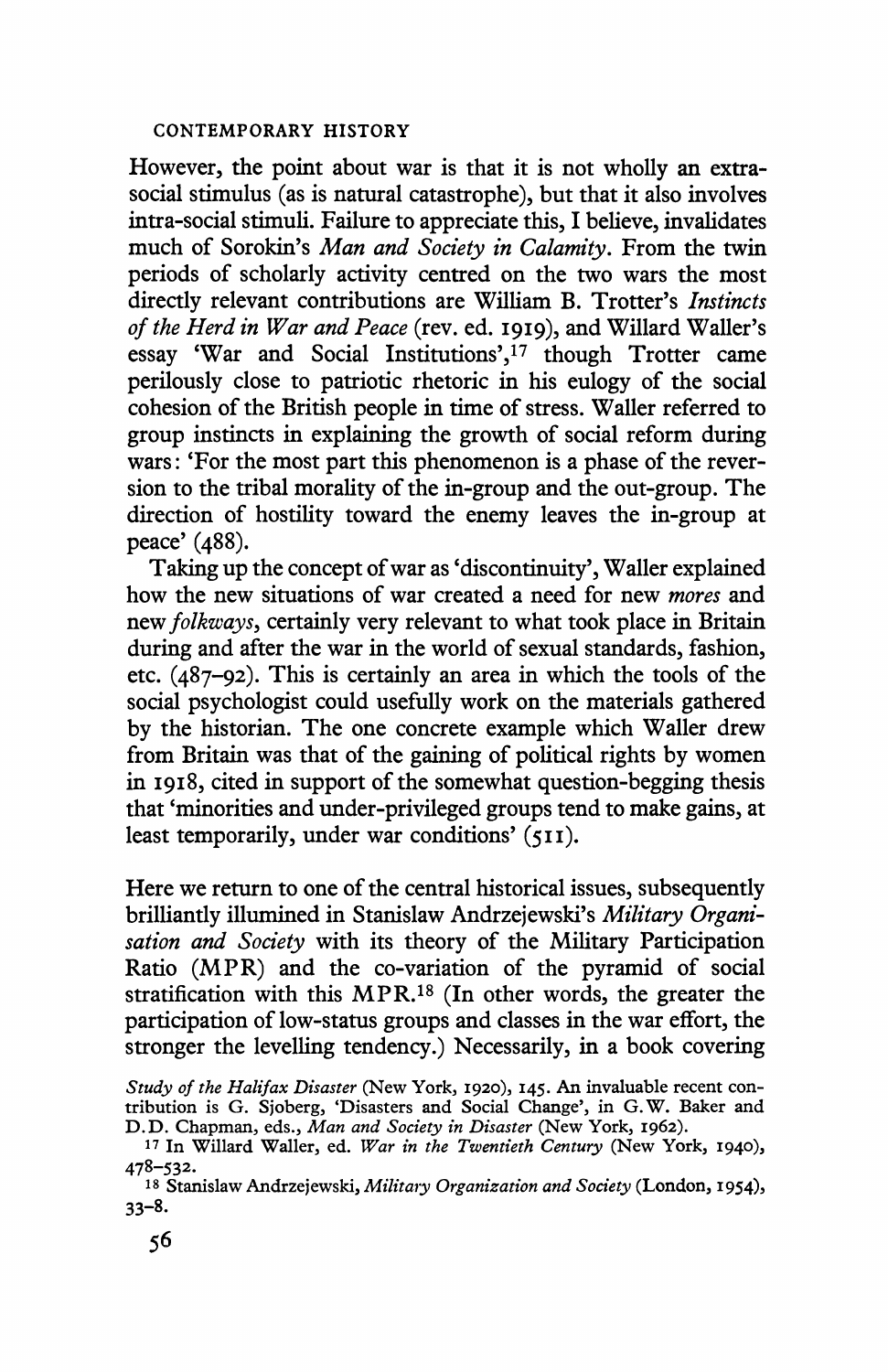**the whole range of human history, actual reference to Britain and the first World War is brief: noting that the levelling tendency in Britain was apparent long before I914, Andrzejewski continued: 'It is nevertheless significant that the two world wars, fought with conscript armies, strengthened immensely these levelling tendencies. The end of the first saw the introduction of universal adult suffrage; the second brought to power the Labour Party,**  with its programme of soaking the rich.<sup>7</sup>

**The last phrase, sufficient to send shudders down the historian's spine, perhaps suggests that, vitally important as Andrzejewski's contribution undoubtedly is, the parade of sociological precision conceals a goodly amount of historical imprecision. Fortunately, however, Andrzejewski's basic idea was snatched up by two distinguished scholars, Professor Richard Titmuss and Dr Philip Abrams, and applied to the specifically British evidence.** 

**In his lecture on 'War and Social Policy',19 Professor Titmuss noted that in recent times wars have followed an 'ascending order of intensity', hence the 'increasing concern of the State in time of war with the biological characteristics of its people'. At the first stage of intensity the concern is with the quantity of recruits to the armed forces; at the second it is with the quality of recruits; and at the third it is with the whole popluation, from whom future recruits will be drawn. Titmuss stressed the importance of the Boer War (I898-I902) in the development of this concern on the part of the State. Strangely, he played down the importance of the first World War, the throwaway remark that 'the story repeats itself in the First World War' suggesting a somewhat imperfect sense of historical proportion. Explicitly picking up Max Weber's dictum that 'the discipline of the army gives birth to all discipline', Titmuss enunciated his first general conclusion:** 

**The waging of modern war presupposes and imposes a great increase in social discipline; moreover, this discipline is only tolerable if- and only if - social inequalities are not intolerable. The need for less inequality is expressed, for example, in the changes that take place in what is socially approved behaviour - marked differences in standards of** 

**<sup>19</sup> First published in The Listener, 3 November I955, and reprinted in R.M. Titmuss, Essays on 'The Welfare State' (London, 1958). Altogether seven talks on 'War and Society' were published in The Listener, 6 October - 17 November 1955.**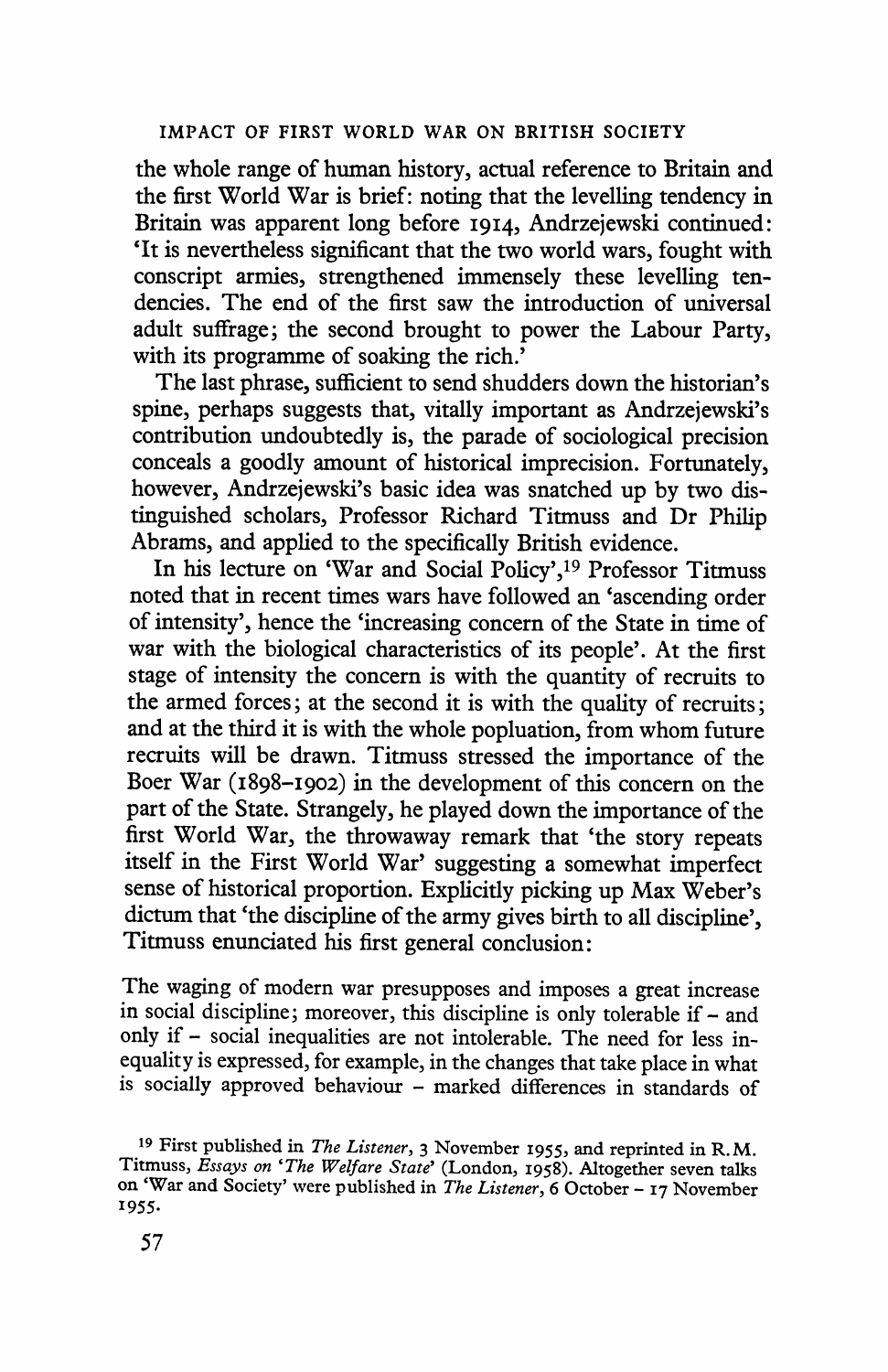**living, in dress, in luxury entertainment and in indulgences of many kinds are disapproved.20** 

**Historically, of course, the question remains: is this levelling permanent, or may there not be, in reaction against the austerity of war, a subsequent outbreak of conspicuous consumption on the part of the wealthier classes ? Some of the evidence from Britain I918-2I would support this view, though on balance it does distinctly appear that a permanent levelling of standards was effected.21 Here again the assistance of the social psychologists would be welcome.22 Drawing upon Andrzejewski's theory, Titmuss concluded that 'The aims and content of social policy both in peace and war are ... determined, at least to a substantial extent, by how far the cooperation of the masses is essential to the successful prosecution of the war ... If this cooperation is thought to be essential then inequalities must be reduced and the pyramid of stratification must be flattened'.** 

**In a superb article, whose only disappointments are its title and its conclusions, Dr Abrams, following in social history a parallel course to that charted by Tawney in economic history, sought to explain what he called 'The Failure of Social Reform IgI8-I920'.23 Despite all the high hopes and rhetoric of the war period, Abrams argued, there remained two major obstacles to the realisation of concrete social reform: administrative and ideological. For all that there had been a great expansion in government, 'still it was not nearly big enough to handle the business it had undertaken'. Ideologically the obstacle was the failure of the politicians responsible for social planning 'to understand certain critical relationships' within the society they wished to reform:** 

**It was not just that their greatest desire was 'social harmony' or that they thought of harmony as the natural condition of society. The peculiar ideology of the war effort, of 'all pulling together', the tacit MPR assumptions that the war generated, led them to believe in the immediate reality of harmony between interests and classes in society which it was** 

**<sup>22</sup>There was certainly a very pronounced reaction against austerity in Britain some years after the second World War.** 

**23 In Past and Present, April I963.** 

**<sup>20</sup> The quotation from Weber, as cited by Titmuss, is in J.H. Gerth and C. Wright Mills, From Max Weber: Essays in Sociology (New York, I947), 26I.** 

**<sup>21</sup>The evidence is to be found in New Survey of London Life and Labour, ed. Hubert Llewellyn Smith, VIII (London, I934), and D. Caradog Jones, Social Survey of Merseyside, 3 vols. (Liverpool, I934).**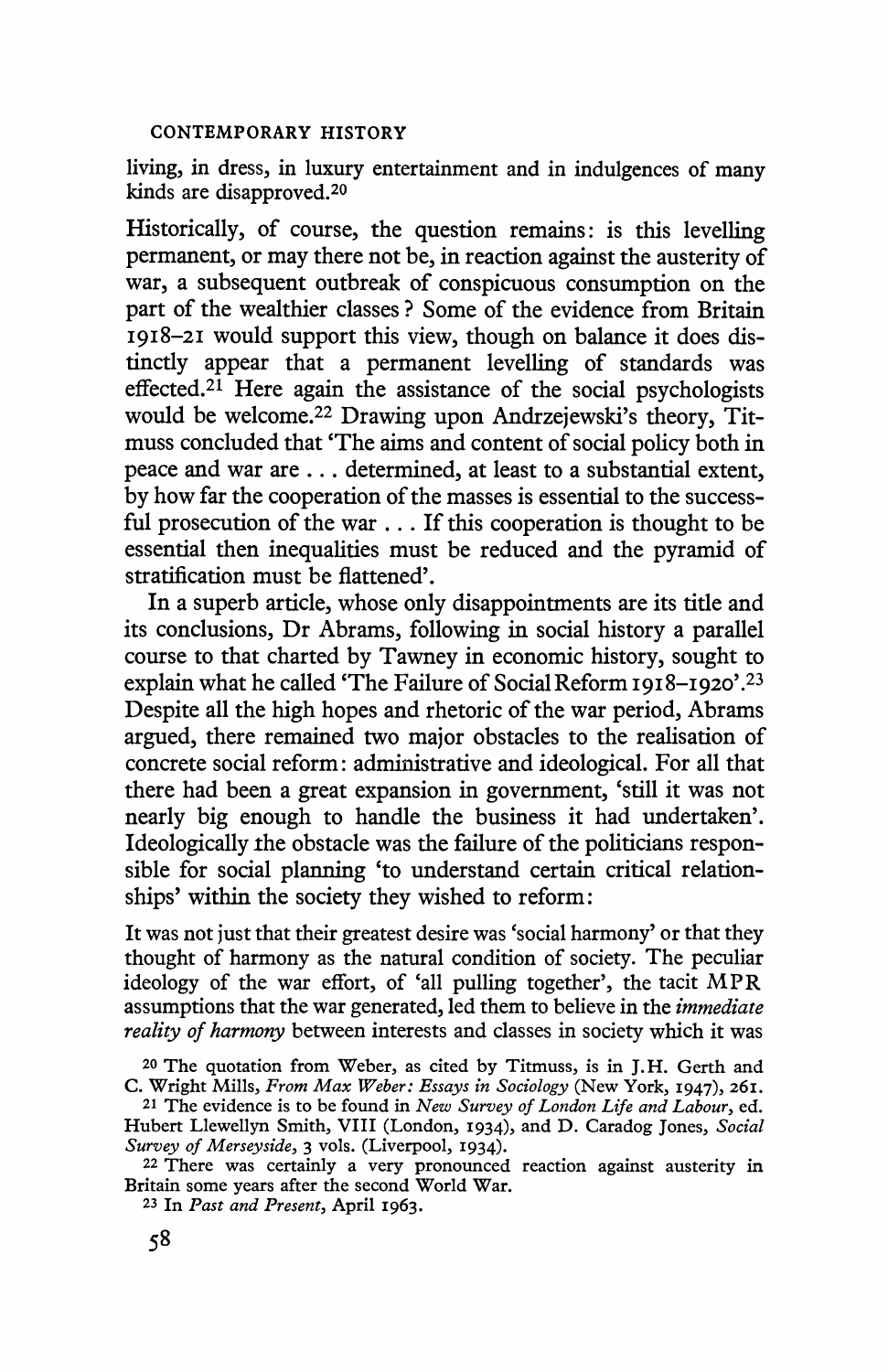**their job to 'ameliorate'. To this extent they were effectively disqualified from seeing the need to constrain groups to work together.** 

**Dr Abrams is therefore led to the conclusion that 'the one group in English society to which the war brought a significant extension of social and political privilege was middle-aged propertied women'.** 

**Abram's article provides a kind of post facto justification for the various narrative historians who have felt the war unworthy of any special treatment as an agent of social change,24 and it serves as a remarkable complement to Halevy's earlier reflections on the abortive nature of the wartime 'social harmony'. Yet, though his argument must command our respect, I do not believe that it should command our acceptance. With the Titmuss lecture it shares one great self-imposed defect: a total concentration on the issue of guided social reform to the exclusion of any consideration of the unguided forces of social change unleashed by the war. Only two major narrative histories have appreciated this point, and then implicitly rather than explicitly. In reading the early chapters of Professor Mowat's Britain between the Wars I9I8-I940 (London, I955), one constantly suspects that the author wishes he had chosen I9I4 or I916 as his starting date: he does bring out clearly how the war experience had made acceptable such major innovations as the recasting of Unemployment Insurance in <sup>1920</sup> and 1921 (not mentioned by Dr Abrams).25 Briefly and pungently, Mr A.J.P. Taylor, in his volume of the Oxford History, has asserted that it was the war that brought democracy and socialism to fruition in Britain, that 'the history of the English state and of the English people merged for the first time'.26** 

**How then do we assess the impact of the war ? Although, as the researches ofW. L. Guttsman, F. M. L. Thompson, J. M. McEwen, and J. M. Lee have shown, the war did alter the balance of power within the British political elite away from the landed aristocrats** 

**<sup>24</sup>E.g. Alfred Havighurst, Twentieth Century Britain (New York, I962), Maurice Bruce, The Coming of the Welfare State (London, I96I), Hardy and M. Wickwar, The Social Services (London, I949).** 

**<sup>25</sup>C.L. Mowat, Britain between the Wars 1918-1940, 45-6, I27-8.** 

**<sup>26</sup>A.J.P. Taylor, English History 1914-1945 (Oxford, I965), 1-2, 34-4I, 73-II4, 120-6.**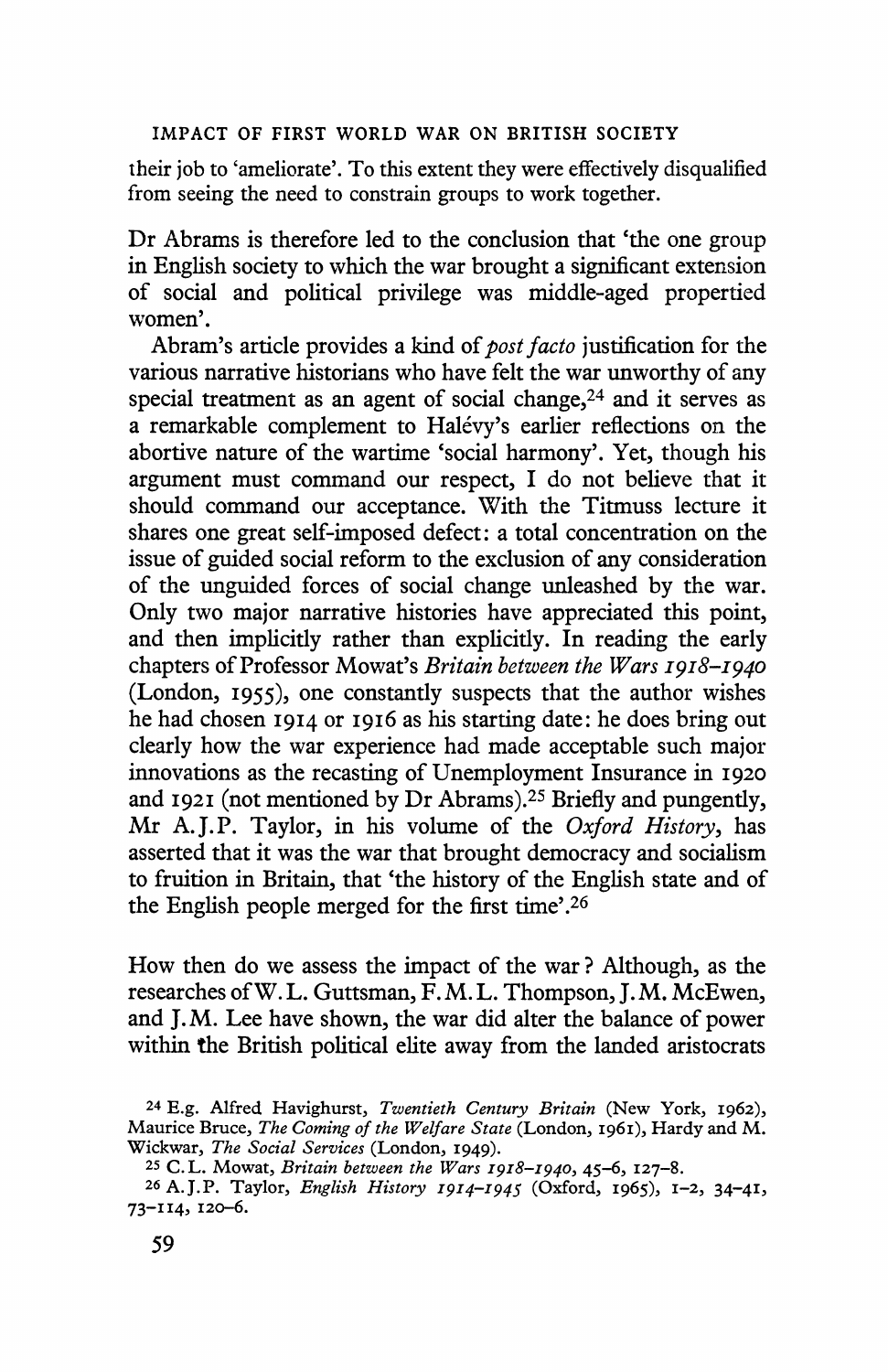**towards the lesser businessmen,27 it is evident that the nature of British political leadership in the post-war years was not greatly different from that of the Edwardian era. A study of the relevant Cabinet papers suggests that instead of well-meaning reformers being frustrated by their ideological limitations, a clear-headed group of Conservative politicians found that, however hell-bent they were on a return to I914, they could not will away all the changes brought about by the war.28 Believing that so far no one has given a completely satisfactory explanation of the relationship between war and social change, I concluded my own study of 'British Society and the First World War' with the suggestion that the relationship could best be examined through identifying seven methods by which war affects society.29 I now believe that this list can be reduced to four (a sign, I hope, of progress), and I have substituted mode for the unsatisfactory word method.30** 

**First, war is destructive; it shares in the characteristics of disaster:31 it is certainly discontinuity. Undoubtedly, in basing their every action on the economic standards of 1914, British politicians rendered more serious the effects of the economic dislocation brought about by the war: but the economic dislocation was nonetheless a reality. War-time borrowing, loss of reserves, and sales of overseas assets had severely reduced London's international creditor status. In the expansionist phase which lasted till 1914** 

**<sup>27</sup>W.L. Guttsman, Political Elite, Ioo-I96; F.M.L. Thompson, Landed Aristocracy, 330 ff.; J.M. McEwen, 'The Coupon Election of I918 and the**  Unionist Members of Parliament', in *Journal of Modern History*, 1962, 294 ff.; **J.M. Lee, Social Leaders and Public Persons (London, 1964), 8o.** 

**28 See especially the Cabinet discussions of 5 August 1919, P.R.O., CAB 23/I5, 606. At the height of the 1921 coal crisis the Cabinet (in the absence of Lloyd George) noted that: 'During the war the miners had shown that they were immensely patriotic, and it would be a calamity if Labour generally obtained the impression that the Government was siding in this matter with the employers'. P.R.O., CAB 23/25, I8(2I).** 

**29 Arthur Marwick, The Deluge: British Society and the First World War (London, 1965), 289.** 

**<sup>30</sup>Arthur Marwick, Britain in the Century of Total War: War, Peace and Social Change (London, I968).** 

**<sup>31</sup>In fact two world wars have brought to the United States material gain rather than the losses associated with disaster, and it may still be possible to profit from a limited war - as, for instance, did Israel in the Middle East. As I phrase it in my forthcoming book, the first mode results from the fact that war, at its simplest, is a matter of profit and loss (catastrophe, destruction, etc.). For a sociologist's appraisal of this point see Sjoberg, loc. cit., 358: 'one man's misfortune is often another's gain'.**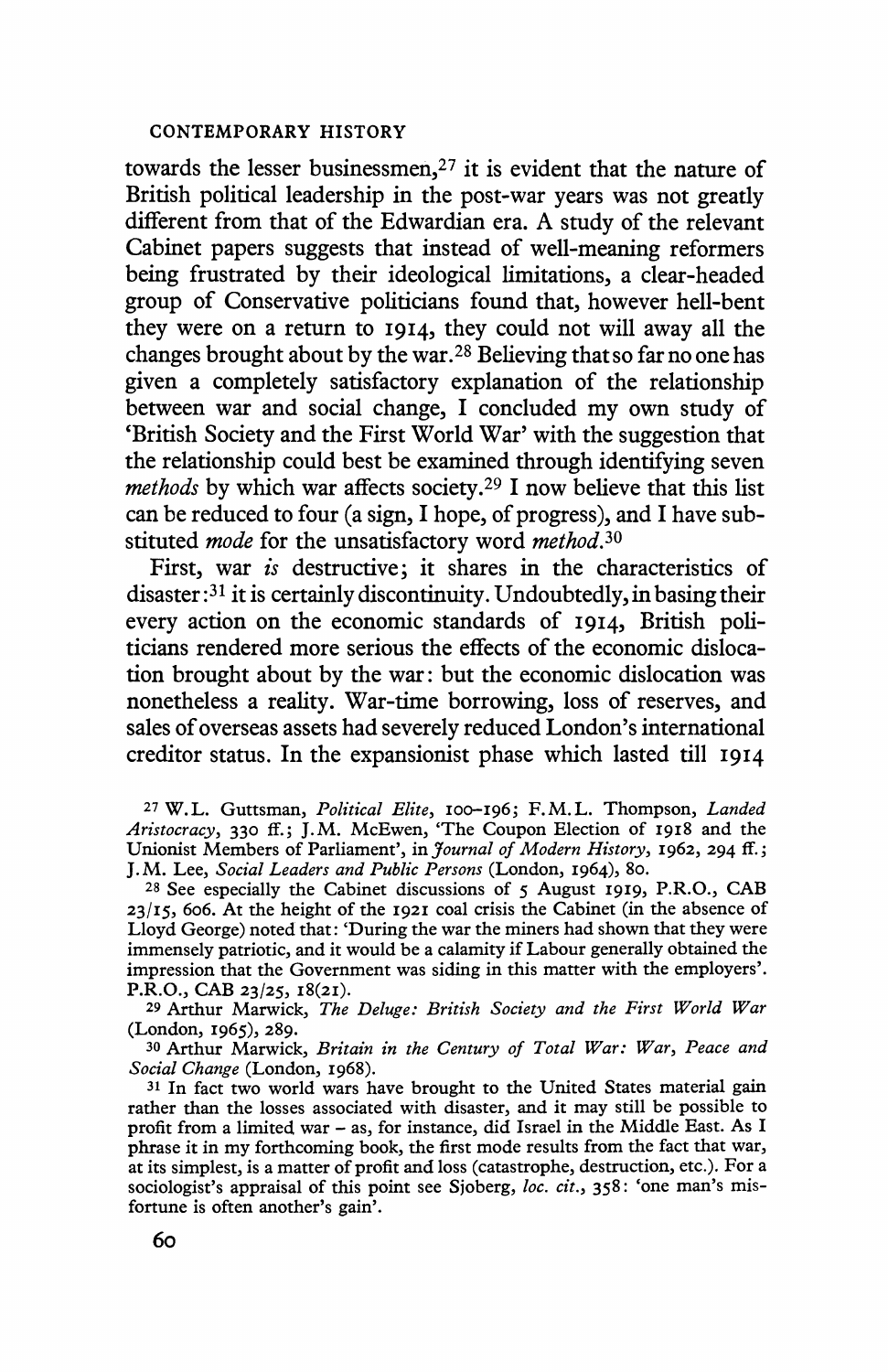**London had functioned triumphantly as the world's greatest financial centre on ridiculously small reserves; in the post-war atmosphere of suspicion and economic nationalism, this was no longer easy. Thus, after the first burst of inflation at the end of the war, the government sought to protect London's international financial position through deflation and retrenchment, giving the appearance of a total 'failure of social reform'. The economic dislocations of war, too, created the conditions of mass unemployment, which soon flooded past the paper barriers of inflated postwar demand. Again, though in the broad view the worker had made great gains during the war, in certain areas these were wiped out by the incidence of unemployment. Yet by a paradox which also attends upon natural disaster,32 the disruptions brought by the war to normal educational and health provision and to housebuilding gave an impetus to social construction on an entirely new scale. H.A.L. Fisher explained his Education Act of I9I8 as being 'framed to repair the intellectual wastage which has been caused by the war'33; so, too, the massive state initiative implied in the Housing Act of I9I934 which, far from being a total failure, made possible the building between I919 and I92I of 70,000 houses a year, let at rents ranging from 5s. to I2s. a week, and which provided the basic principles for all future housing legislation.35** 

**War, to come to the second mode, acts as a supreme challenge to, and test of, a country's social and political institutions. War results not only in the destruction of inefficient institutions (such as the Tsarist regime in Russia), but also in the transformation of less efficient mechanisms into more efficient ones.36 Leaving aside the challenge to and exposure of economic liberalism, the challenge to and exposure of the Liberal party, and the challenge to and rapid development of the country's exploitation of science and technology, this challenge-transformation mode also subsumes the public health improvements touched on by Professor Titmuss.** 

**33 House of Commons Debates, o0 August I917.** 

**<sup>34</sup>The case is argued in these terms in two government papers of I917, Housing in England and Wales (Cmd. 9087), and the Report of the Royal Com**mission on Housing in Scotland (Cmd. 8731).<br><sup>35</sup> Marion Bowley, *Housing and the State* (London, 1945), 15-25.

<sup>36</sup> Ironically there is an echo here of Professor Toynbee's famous 'Challenge and Response' theory.

**<sup>32</sup>One thinks, in particular, of the way in which the San Francisco earthquake of I906 resulted in San Francisco being rebuilt as one of the most beautiful cities in the world.**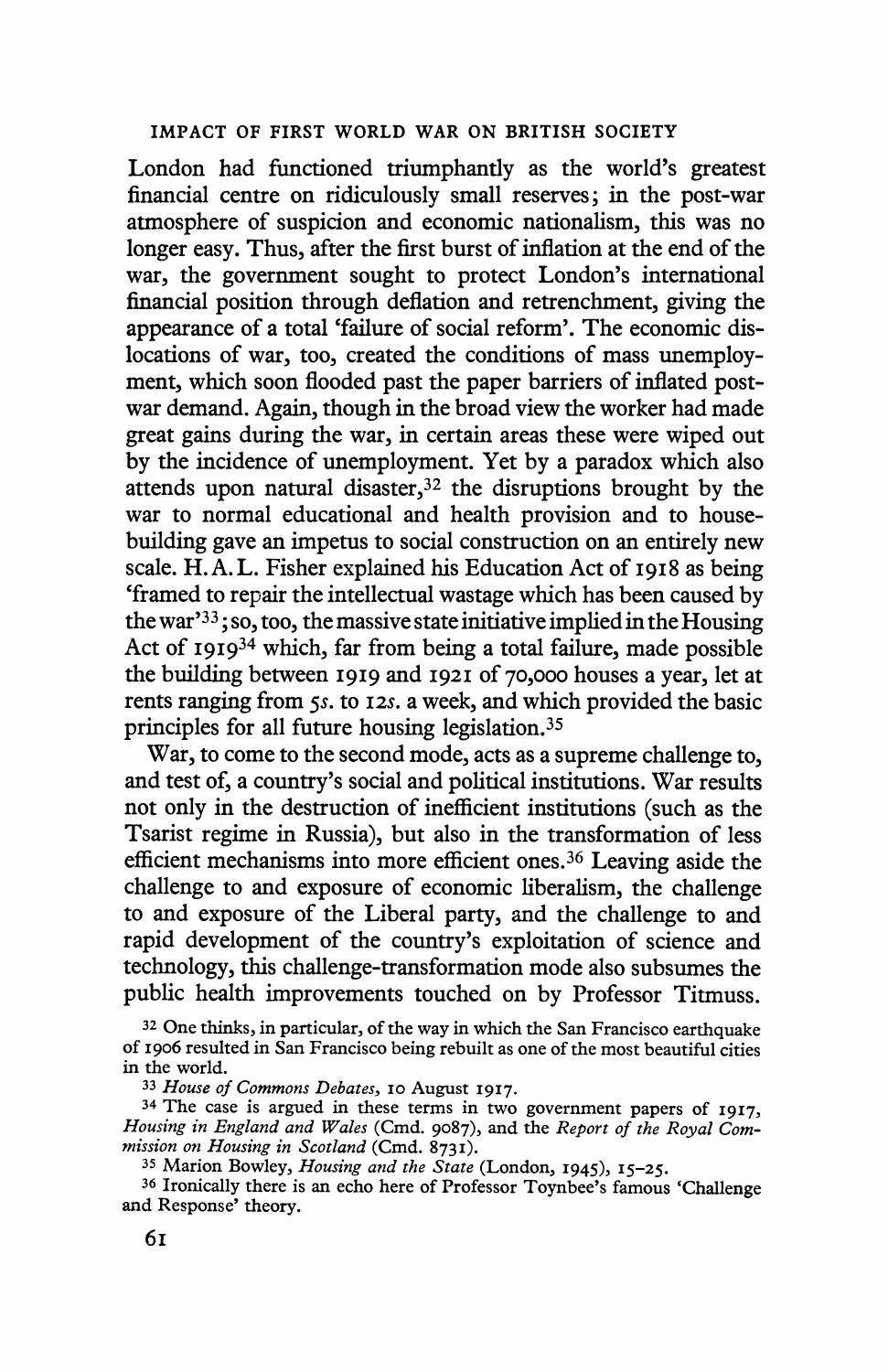**Usually, however, it must be seen as operating in conjunction with the third mode (Military Participation) identified by Andrzejewski and developed by Abrams. The war-time 'emancipation of women' is a commonplace (though in fact there is no good modern scholarly account); more controversial is the question of the effects of the war on the working classes. Their gains, in fact, were threefold: because of their strengthened role in the market, their wages and living standards rose; because of their increased participation in activities and decisions that were, and were seen to be, important, their political and industrial organization was toughened; because the government needed them, it gave them, mainly through the processes of legislation, enhanced recognition and status. The average income of all working-class families between**  1914 and 1920 rose by 100 per cent, which slightly more than can**celled out the rise in the cost of living. After I920 price levels fell while, with some exceptions, the new wage levels were successfully defended, so that by the early twenties the working classes, provided they were not unemployed, were in real terms ten or twenty per cent better off than before the war.37 Whether we talk of 'rising expectations' or changing 'reference groups', it is apparent that the taste of affluence, afforded to some workers during the war, greatly accelerated that quest for a higher standard of living**  which in itself has proved so potent an agent of continuing social **change.38 While it would be absurd to deny that the actual tally of social legislation fell dismally below that promised by the politicians, it is also instructive to make two other comparisons: the post-I918 Labour Party with the pre-I914 Labour Party,39 and the post-I918 franchise with the pre-I9I4 one - only in 1918, as Mr Noel Blewett has clearly demonstrated, did Britain become a political democracy.40** 

**The fourth mode I present with diffidence. To say that war, in common with the great revolutions in history, is a colossal emo-**

**<sup>37</sup>Labour Gazette, 1925; A.L. Bowley, Has Poverty Diminished?; Sidney Pollard, Development of the British Economy (1962), 289 ff.** 

**38 We need more studies in the style set by W. G. Runciman, Relative Deprivation and Social Justice: A study of attitudes to social inequality in twentieth century England (London, I966).** 

**39 Of the many histories of the Labour Party, the one which brings this point out most forcefully is Carl F. Brand, The British Labour Party: A Short History (Stanford, I964).** 

**<sup>40</sup>Noel Blewett, 'The Franchise in the United Kingdom I885-1918', Past and Present, December 1965.**